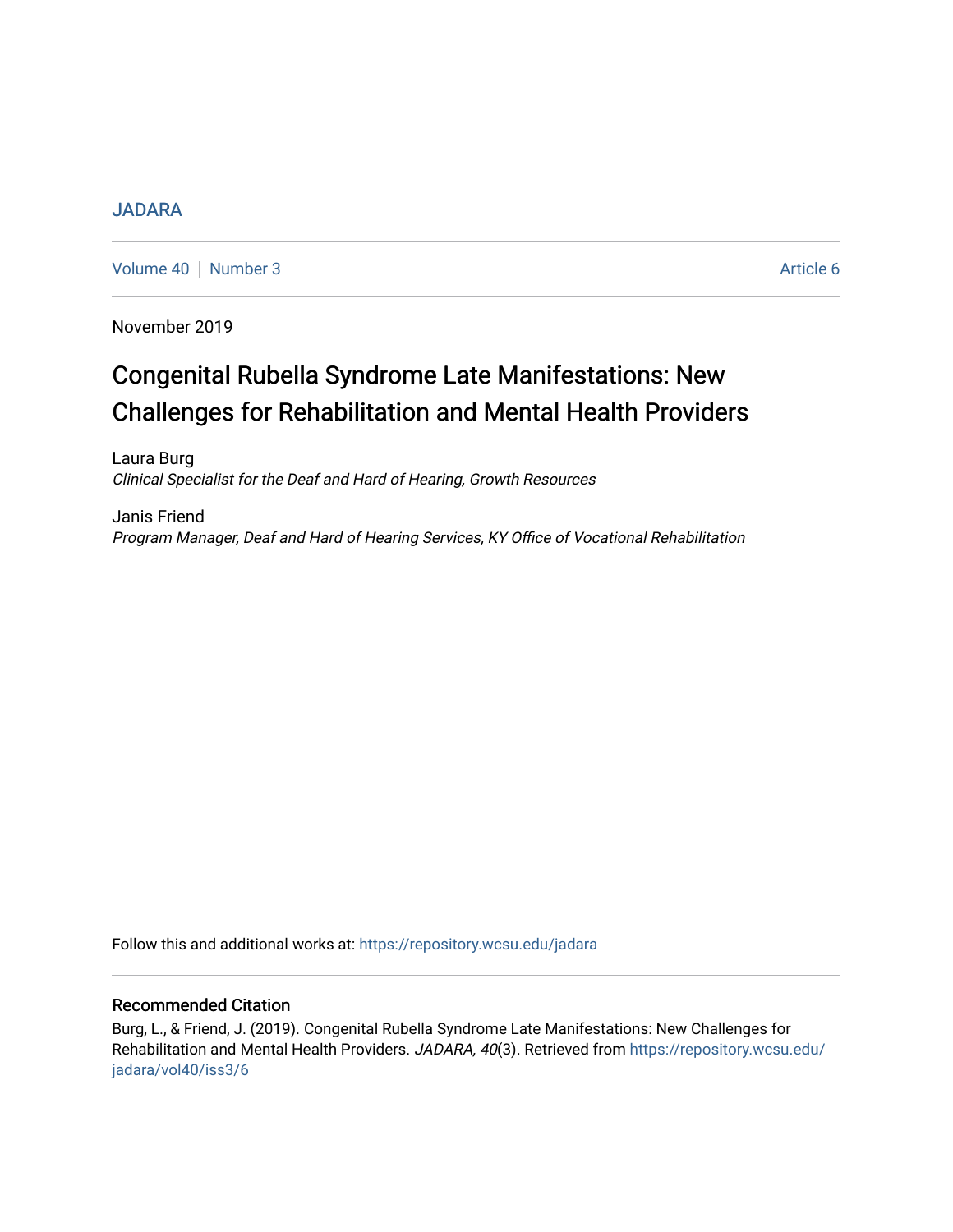# CONGENITAL RUBELLA SYNDROME LATE MANIFESTATIONS: NEW CHALLENGES FOR REHABILITATION AND MENTAL HEALTH PROVIDERS

## Laura Burg, LCSW

Clinical Specialist for the Deaf and Hard of Hearing, Growth Resources

## Janis Friend

Program Manager, Deaf and Hard of Hearing Services, KY Office of Vocational Rehabilitation

#### Abstract

Congenital Rubella Syndrome (CRS) is a little known syndrome that is emerging in those people whose mother was infected with rubella while pregnant with them. As the people from the epidemic of the 1960s age physical and mental health issues are emerging, thought to be directly a cause from the rubella virus. Due to the physical and mental health issues these people are showing up in doctor's, mental health professional's and vocational rehabilitation counselor's offices, which have little knowledge of the syndrome. This article is a starting point to learning more about CRS and its effects on the persons affected.

# Introduction

It is important to keep the adage, "The more I know, the more I know that I don't know!" in mind when talking about Congenital Rubella Syndrome (CRS), as the late manifestations of CRS are just now starting to develop and professionals in the medical field do not know the full extent of the impact of CRS. It is also significant to note at this time that not everyone with CRS will develop late manifestations. This information is meant to alert service providers to be aware of this possibility and not to cause alarm.

To understand CRS, it is important to have a clear understanding of the definitions of the various terms used. "Maternal rubella" is the term used when a pregnant woman has contracted the rubella virus. When the developing fetus has been infected with the rubella virus due to maternal rubella, this is called "Congenital Rubella." CRS is a group of symptoms found in about 85% of infants who were exposed to rubella in-utero. The virus may affect all organs by inhibiting cell growth which may cause fetal death, spontaneous abortion, premature delivery or congenital defects.

Rubella comes from the Latin word rubellus, which means "little red." This term reflects the red rash that develops as part of the illness. It is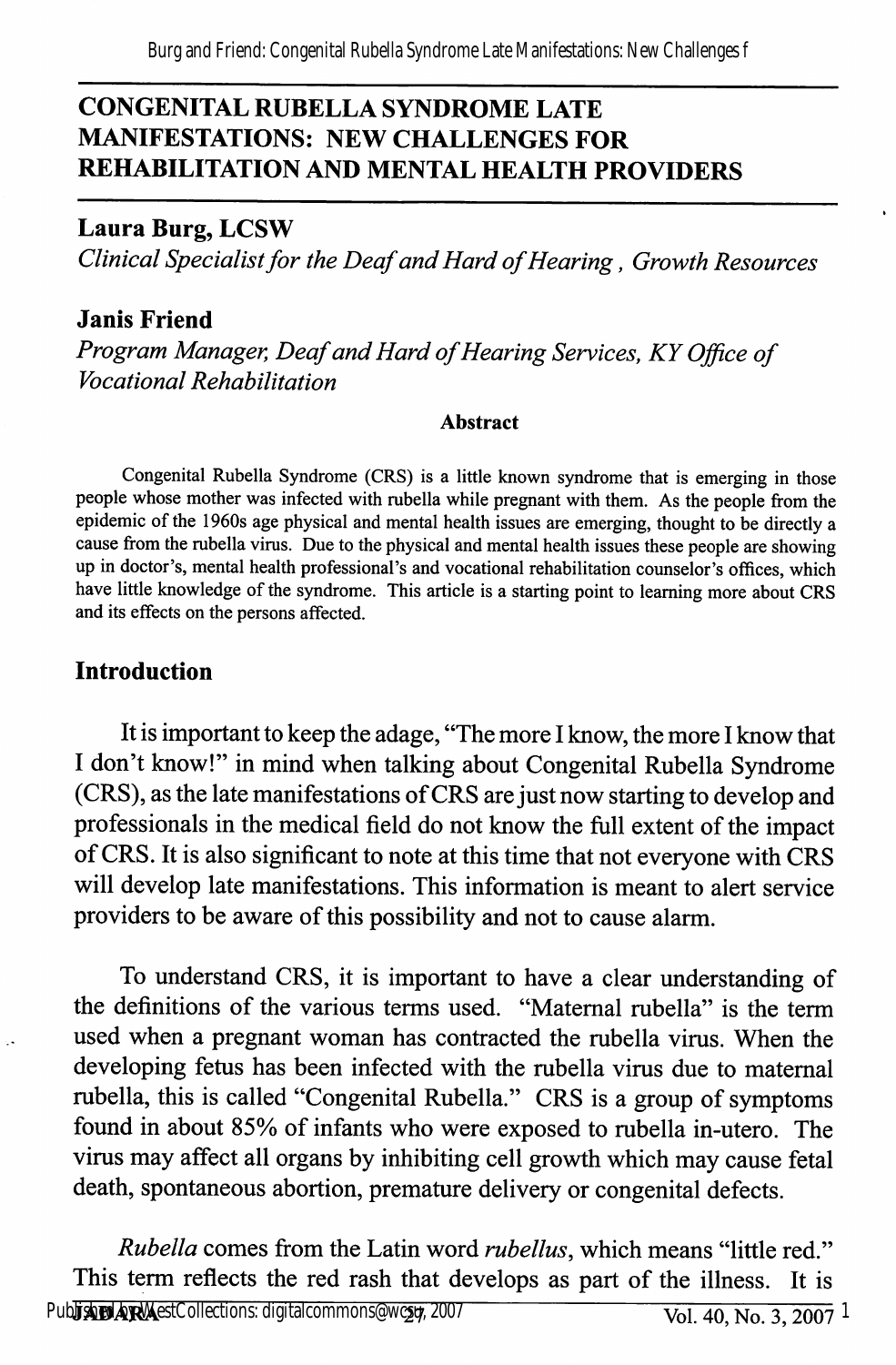#### *JADARA, Vol. 40, No. 3 [2007], Art. 6*

also often referred to as the "Three-Day Measles" or "German Measles," because it was first identified in 1814 as a unique disease in German medical literature. The illness itself is a viral infection that primarily affects the skin and lymph nodes. Historically, epidemics have occurred every six to nine years primarily affecting children and often these children would infect their parent(s). The symptoms can be so mild that the person infected may not know they are ill and as a consequence, about 60% of women who became infected did not realize it. Therefore, if a woman was pregnant at the time and did not realize she had contracted rubella, it would not be recognized that her infant may have CRS. The last major epidemic in the United States was during the mid 1960s, however, there were still some epidemic pockets during the 1970s and 1980s.

When rubella occurs in a pregnant woman, the effects on the developing fetus can be devastating. Children infected with rubella before birth are at risk for growth retardation, mental retardation, deafness and malformations of the heart and eyes in addition to liver, sleep and bone marrow problems. Infants bom with CRS can shed the virus in urine and fluid from the nose or throat for a year or more and pass the vims on to others not vaccinated. Since the mbella infection can persist after birth, this suggests that the effects of the vims on brain development may have an on going impact even after birth (Brown, 2001). Alan Brown et al's 2001 study stated,".. .in susceptible individuals, a brain lesion induced by prenatal mbella could initiate a cascade of events that reverberate throughout development."

A vaccine was developed in the 1960s and first distributed in the United States in 1969. The initial dose is given to children at 12 to 15 months of age and a second dose is given at four to six years old. This vaccine can and does prevent the mbella vims. In the 1990s a debate started regarding the Mumps/Measles/Rubella (MMR) vaccination and whether or not it can cause autism, which resulted in the reluctance of some parents to have their children vaccinated. In March 2005, it was announced that mbella has been "eliminated" in the United States. Due to the disparity in immunization rates from country to country, however, approximately 100,000 babies are still bom worldwide with CRS annually. It is important to also keep in mind that 5% of those who receive the mbella vaccine do not develop immunity to the vims.

As stated previously, during the mid-1960s in the United States, there was a major epidemic of mbella. It is estimated that 12.5 million individuals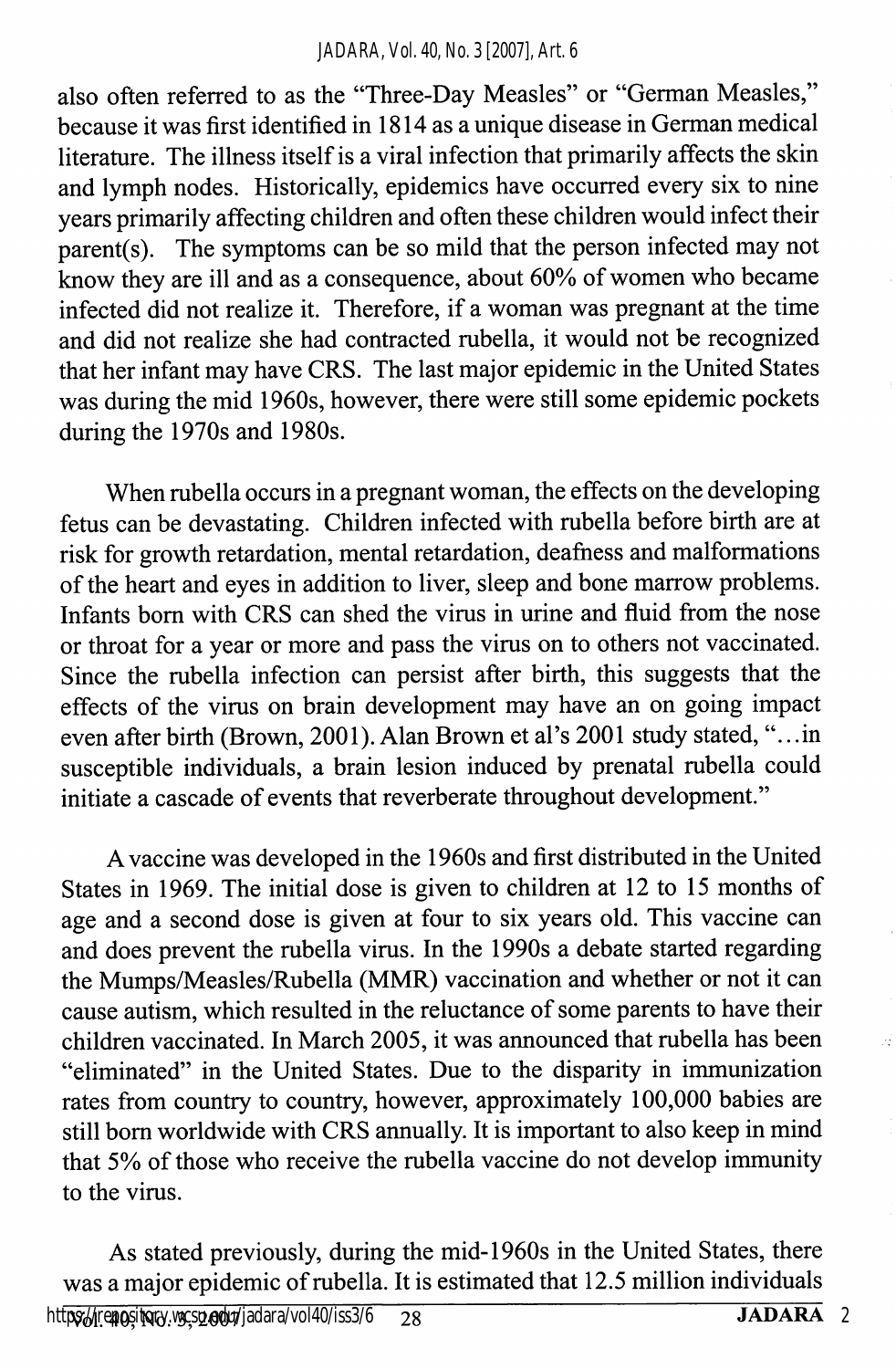were infected with rubella during this epidemic. Of the 12.5 million, it is estimated that 20,000 children were bom with CRS and of the children bom with CRS, there were more than 11,000 bom deaf, 3,580 bora blind and 1,800 bom mentally challenged. Many of the mentally challenged children were also both deaf and blind. In addition, more than 2,000 infected children died in the first four weeks of life. As these children with CRS aged, additional late onset medical problems began to emerge.

The most frequently identified "early manifestations," those evident between birth and adolescence, are hearing loss (73%) and visual impairments. The most common visual impairments are cataracts (20- 50%) and microphthalmia, meaning undersized eyes (50%). Other early manifestations include congenital cardiac problems, mental retardation (42%), and autistic-like behavior (7.4%). There may also be neurological problems including microcephaly (abnormal smallness of the head), cerebral palsy, hypotonia (decrease of normal tonicity or tension as in muscles or arteries), poor balance and dyscoordination (impairment of the ability to perform smoothly coordinated voluntary movements). Most of these manifestations are apparent at birth; however, some may emerge two to seven years after the original mbella infection even in the children who had no symptoms at birth. Two of the most common of these early delayed manifestations that were not present at birth are hearing loss and vision loss, (Polowe-Aldersley, 1990).

Now, 30 to 40 years after the last major epidemic, we are seeing the emergence of "late manifestations" of CRS which may start in the adolescence years or later. Since this is fairly new information, it is unknown if the late manifestations will end at some point or if they will continue to develop. Some of the late manifestations being observed in individuals who are deaf from CRS are a change in hearing ability; visual problems (most common are acquired glaucoma and detached retina), diabetes, thyroid conditions, gastrointestinal difficulties, vascular problems, seizures, effects to the central nervous system, and early menopause. In some cases there are also psychological problems that may emerge including withdrawal, reduced fmstration threshold, depressed mood, and emerging psychotic symptoms. Behavioral problems are also becoming apparent with the most common being impulsive behavior and attention deficiencies.

There are some psychiatric and neurological symptoms associated with CRS that need a closer look especially the appearance of a 20.4%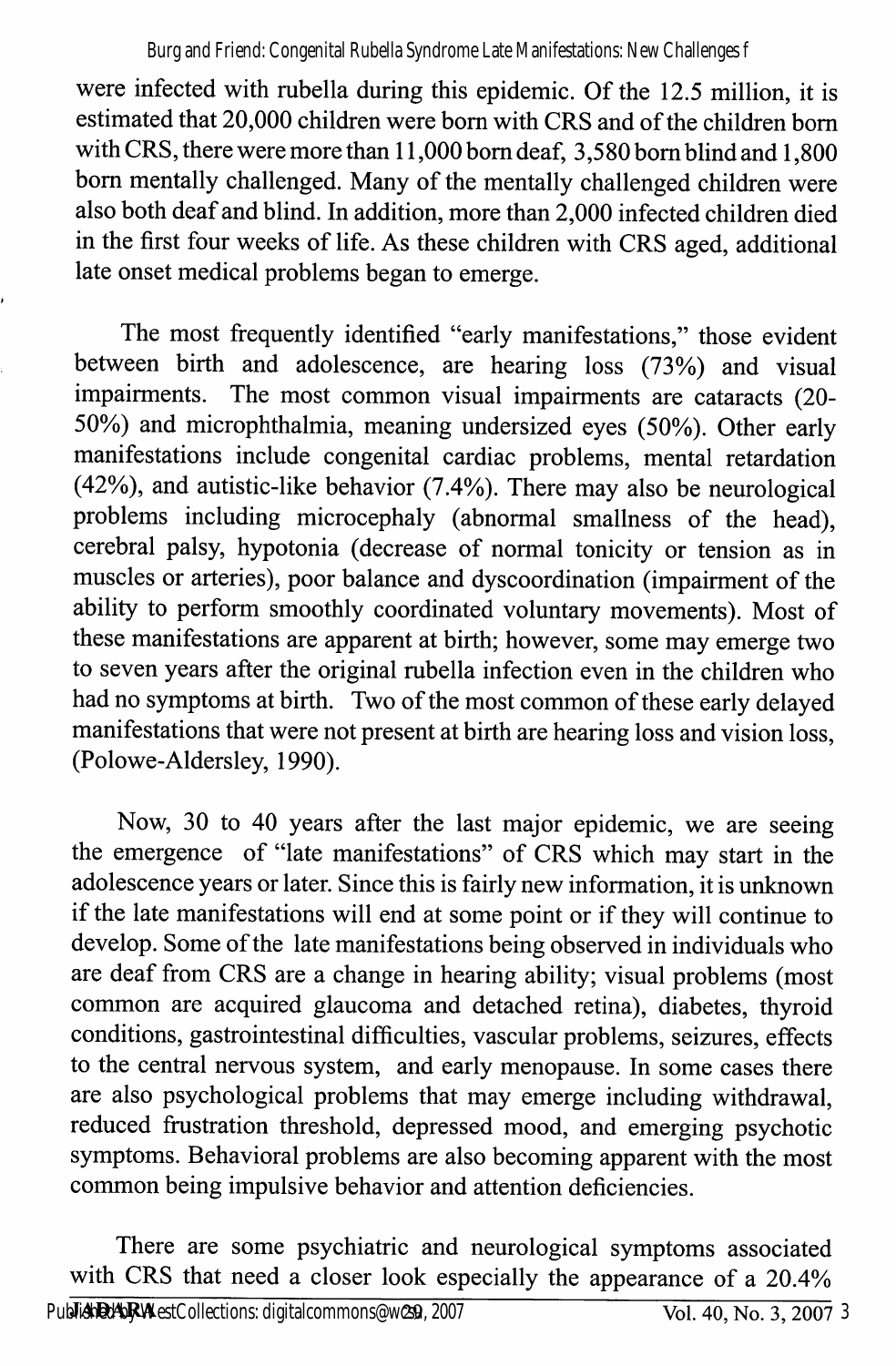#### *JADARA, Vol. 40, No. 3 [2007], Art. 6*

risk of adult onset of schizophrenia or schizophrenia spectrum disorders. Research has shown that these psychological problems are not related to the individual's deafness because they also appear in CRS adults that are not deaf. In research studies it was found that rubella exposed infants are at a greater risk of developing schizophrenia when they become adults. In one study, MRI tests show people who have CRS and schizophrenia like symptoms had reduced cortical gray matter volume and greater size of the lateral ventricles, finding that have been shown in studies of persons with just schizophrenia, (Brown, 2001). In addition, research shows that there is a decline in IQ from childhood to adolescence (Brown, 2001).

A major question at this time is regarding the possible causes of these late onset conditions and there are several prevailing theories. One theory is that the virus persists in the affected organ(s) or that the old infection sets up an autoimmune response (Nicholas, 2000). Another theory is that due to some cause or circumstance, the virus reactivates. A virus is not a living organism and cannot be killed but can remain dormant for many years then reactivate causing additional problems. The most popular theory at this time is that the effects of the original virus were so devastating that the organs and systems start to deteriorate more quickly as the individual ages.

Much research needs to be done to address all these various issues, especially regarding whether or not prenatal rubella exposure is a cause for schizophrenia and/or autism. It is hoped that a major research project will soon be undertaken focused on studying the late onset manifestations of CRS in individuals who are deaf. In the interim, Nancy O'Donnell at the Helen Keller National Center has developed a data collection form that can be used in collecting preliminary data for future research. It appears that what we know so far is only a small portion of the larger picture.

Meanwhile, the implications for rehabilitation, mental health and physical health professionals are vast. This issue first came to the attention of vocational rehabilitation counselors for the deaf in Kentucky when consumers started returning for services following perhaps years ofsuccessful employment. Sometimes dramatic changes were noted that had occurred since they last passed through the system. Most notably were the myriad of mental health issues that needed addressing before beginning preparation for re-employment. Often there were also medical problems (primarily diabetes, thyroid and heart problems) that must be addressed and considered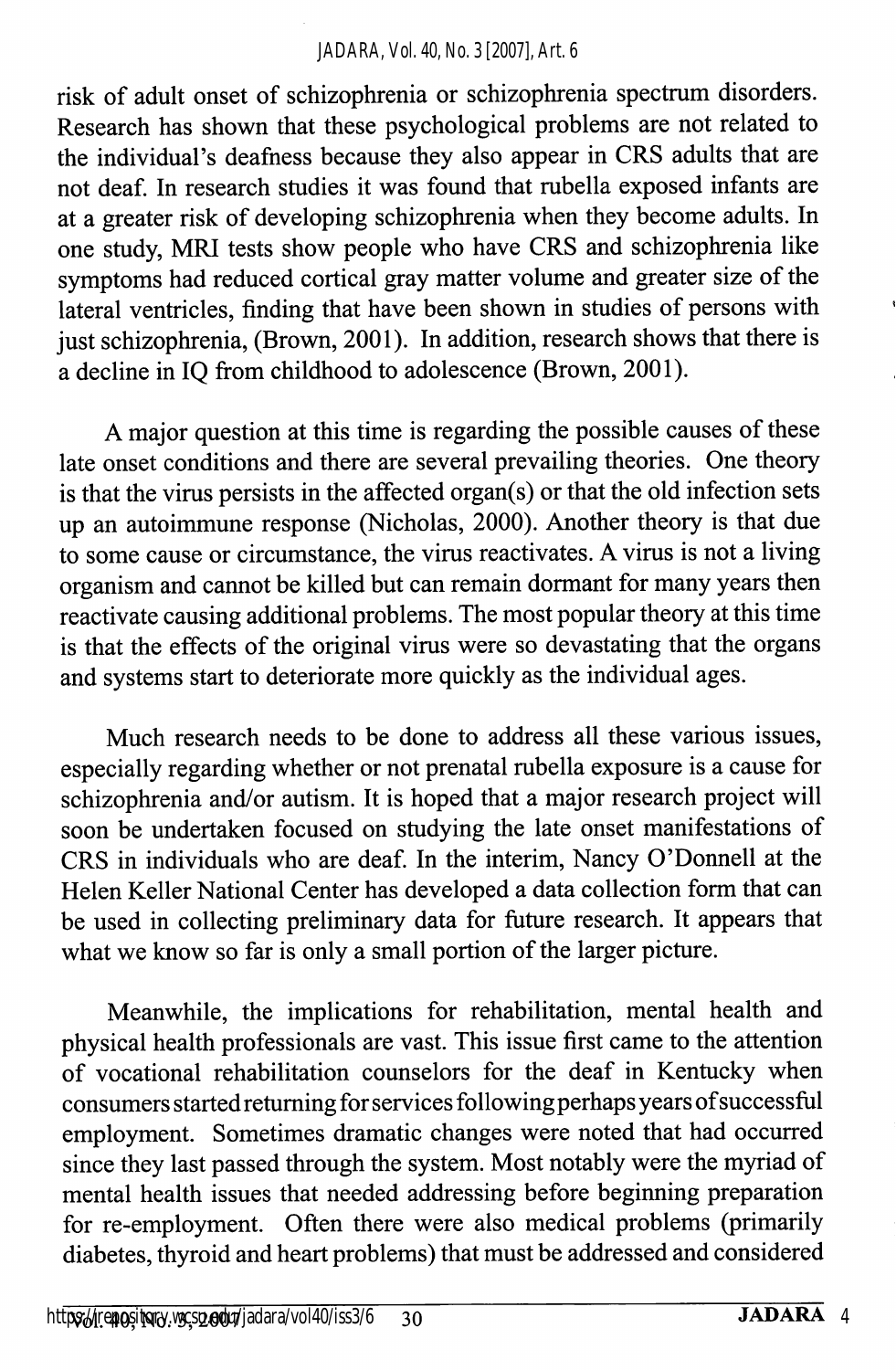#### Burg and Friend: Congenital Rubella Syndrome Late Manifestations: New Challenges f

in job placement. Behaviors, including impulsivity, low frustration tolerance, aggression, mood shifts, compulsive behavior and decreased attention span often necessitated a referral for supported employment in lieu of returning to competitive employment. The issue then arose that due to the years of successful employment and stability the consumer may not meet the qualifying criteria for supported employment. Also, referrals needed to be made for a visual evaluation due to the increased possibility of development of cataracts and glaucoma and a thorough physical evaluation for possible adult-onset diabetes, heart problems, thyroid problems and respiratory problems, all of which can impact job placement and job continuation.

Implications for the mental health professional are similar to that of the rehabilitation professional. Many of the physical problems that are emerging can have an immense impact on a person's mental health status. For example persons with untreated thyroid conditions, heart conditions and diabetes can have mood swings or depression specifically due to the illness. Then add in the feeling that the person is "falling apart" and can not do things they used to be able to do and this certainly impacts a person's mental health. There have also been some atypical symptoms such as a late onset of psychotic symptoms. In the general population the onset is often in the persons late teens or during their 20s. Persons with CRS are starting to experience some psychotic symptoms in their late 30s and into their 40s and their presentation are somewhat different. From observation of clients with psychotic symptoms and possible CRS the negative symptoms of schizophrenia are minimal and they respond well to medication. In some cases, a decline in cognitive abilities has been noted. Clients known to have CRS often report "forgetting" things, such as appointments or conversations they have had as well as previously learned skills. As a consequence, when working with individuals with late manifestations of CRS it is important to educate them on how to cope with their various long term illnesses as well as teaching them new skills to help them adjust to their memory loss.

The medical community is, for the most part, unaware of late manifestations of CRS. Due to the diversity of symptoms, the individual is often referred to a variety of doctors with expertise in one or the other particular area. As a consequence, there is no centralization of the symptoms to enable one to recognize they may all be related to a particular syndrome. Therefore, it may be necessary for the vocational rehabilitation or mental health professional to advocate and educate for the client.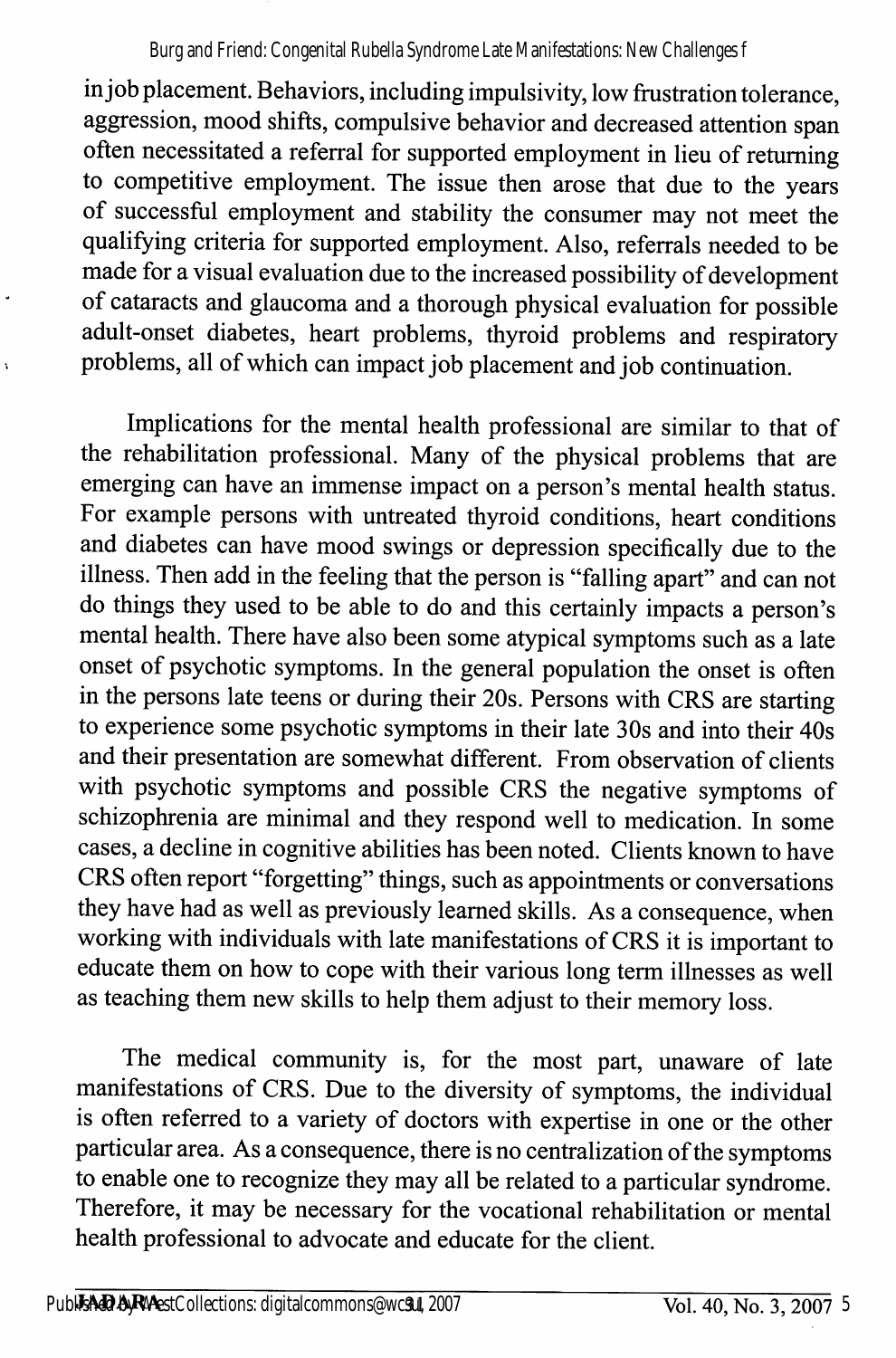The bottom line is that we are all still learning about CRS and recognize that there is still much to be learned. Due to the effects of these late manifestations on the life of individuals affected, including employment, physical and mental health, the need becomes urgent for more research and information. At this point, the more this is discussed, the more the word is spread and the more information is shared, the more we will leam and be able to better serve those who are experiencing late manifestations of CRS.

Laura J. Burg, LCSW Clinical Specialist for the Deaf and Hard of Hearing Growth Resources 201 Mechanic Street Lexington, Kentucky 40502 (800) 432-0555 Voice/TTY ljburg@bluegrass. org

Janis Friend Program Manager, Deaf and Hard of Hearing Services KY Office of Vocational Rehabilitation 209 St. Clair St. Frankfort, KY 40601 (502) 564-4440 Ext. 267 JanisK.Friend@ky.gov